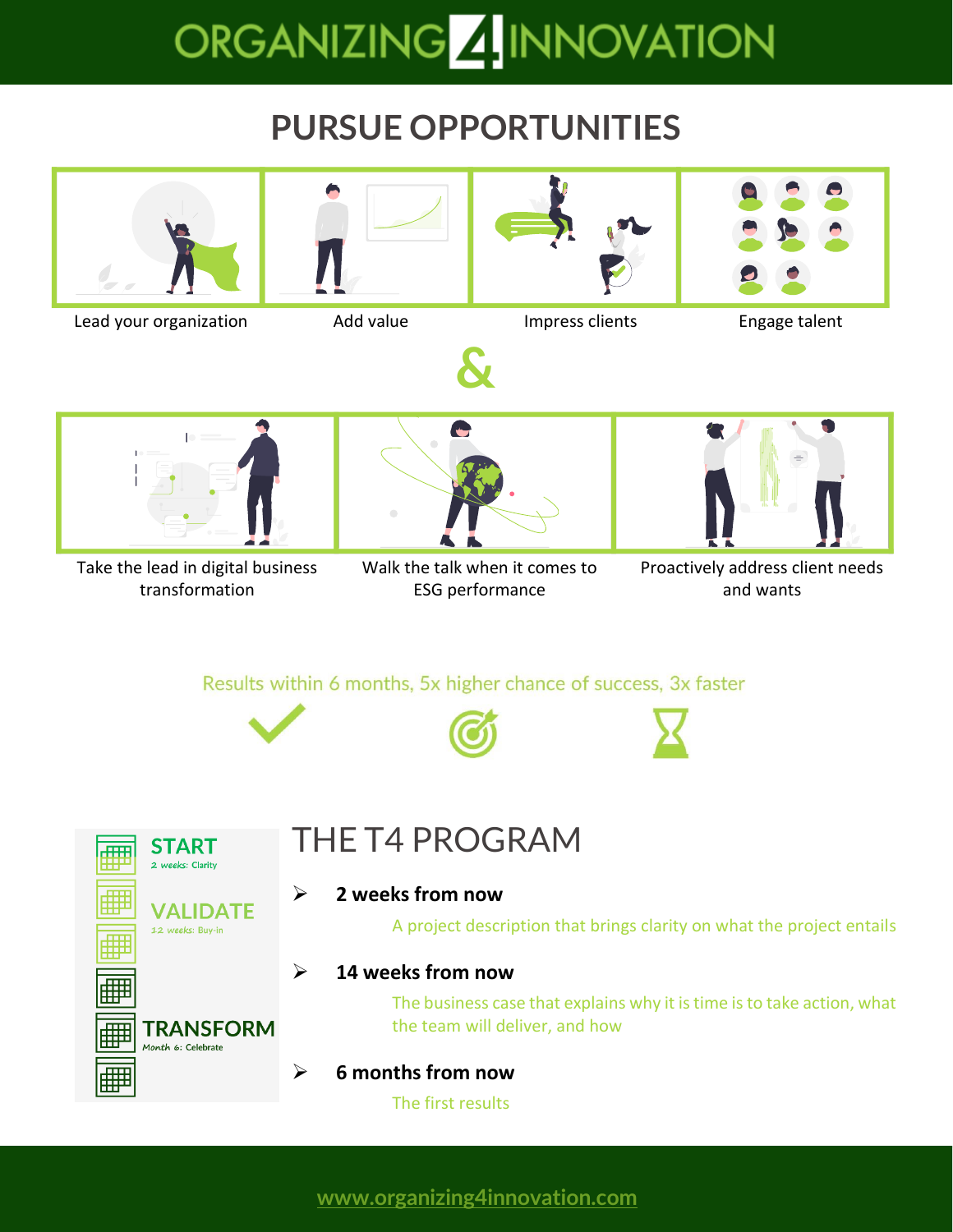# ORGANIZING 4 INNOVATION

#### **A COST-EFFECTIVE APPROACH TO SPEED UP INNOVATION**



Organzing4Innovation offers the T4 program, a unique integrated training, project management, & innovation management platform that enables talented individuals or teams to pursue opportunities and organizations to speed up innovation.

## **LEARN FASTER, SUCCEED SOONER**

"*The difference between night and day*" - Innovation committee member

"*After 9 years of trying, the T4 program helped us to get the data and facts needed to convince the partnership of this \$1M investment in 16 weeks*" - Partner, law firm

"The *T4 program saved us from wasting \$200k on a product that nobody would have wanted*" - Business owner

*"My goal was to get more people in the organization familiar with innovation practices, that was enough for me. That the team was able to address [problem x] and implement [solution y], that was way beyond what I expected to happen within 6 months"* - Innovation manager

- 
- 2. Talk & plan instead of listen & do 2. Maintain momentum
- 3. Forget to keep the clients front & center **3.** Focus on benefits

#### **3 BIGGEST MISTAKES 3 SECRETS TO SUCCESS**

- 1. Create over-ambitious projects 1. Secure buy-in from stakeholders
	-
	-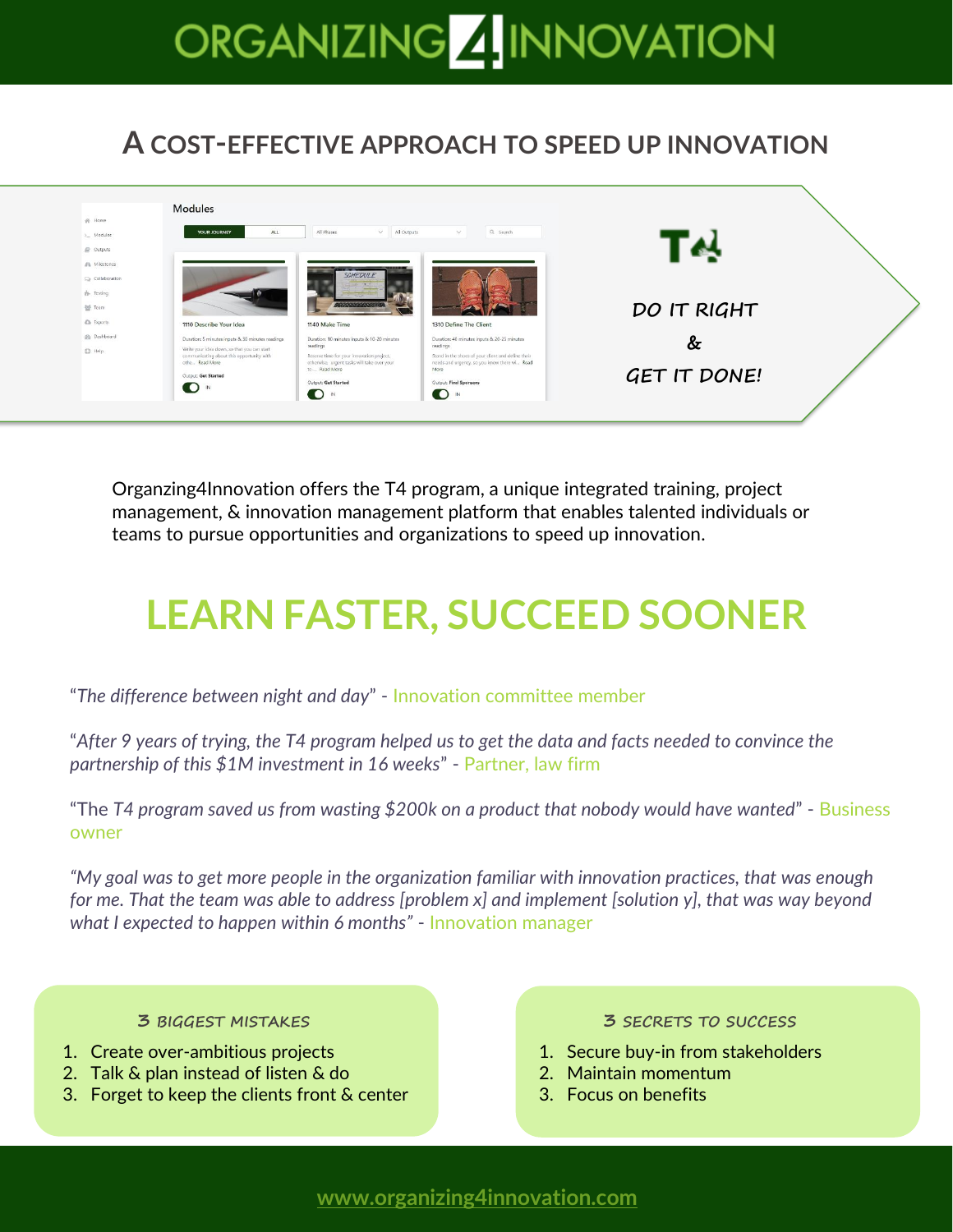## ORGANIZING 4 INNOVATION

#### **Create value and engage talent:**

**Sign up one team**: Act upon an opportunity, enjoy the T4 experience, and see the first results 6 months from now

#### **Impress clients:**

**Subscribe to the T4 program:** Deliver on your strategic goals and act upon novel opportunities when they arise

#### **Lead your organization:**

**License the platform:** Enhance the agility of your organization by speeding up innovation



## **SAVE TIME, MONEY, AND RESOURCES**

- 1. **Higher chance of success** Enabling teams to learn faster and succeed sooner (*5x higher success rate than the industry average*)
- 2. **Larger value add** Driving revenues and profits by keeping the information in each business case factual and by supporting data-driven decision making
- 3. **Lower development costs** Encouraging teams to keep things real and concrete by starting small and scaling what works
- 4. **Faster results** Weekly feedback & progress reporting significantly speed up the progress of teams in the T4 program (*Concrete results within 6 months*)

Results within 6 months, 5x higher chance of success, 3x faster